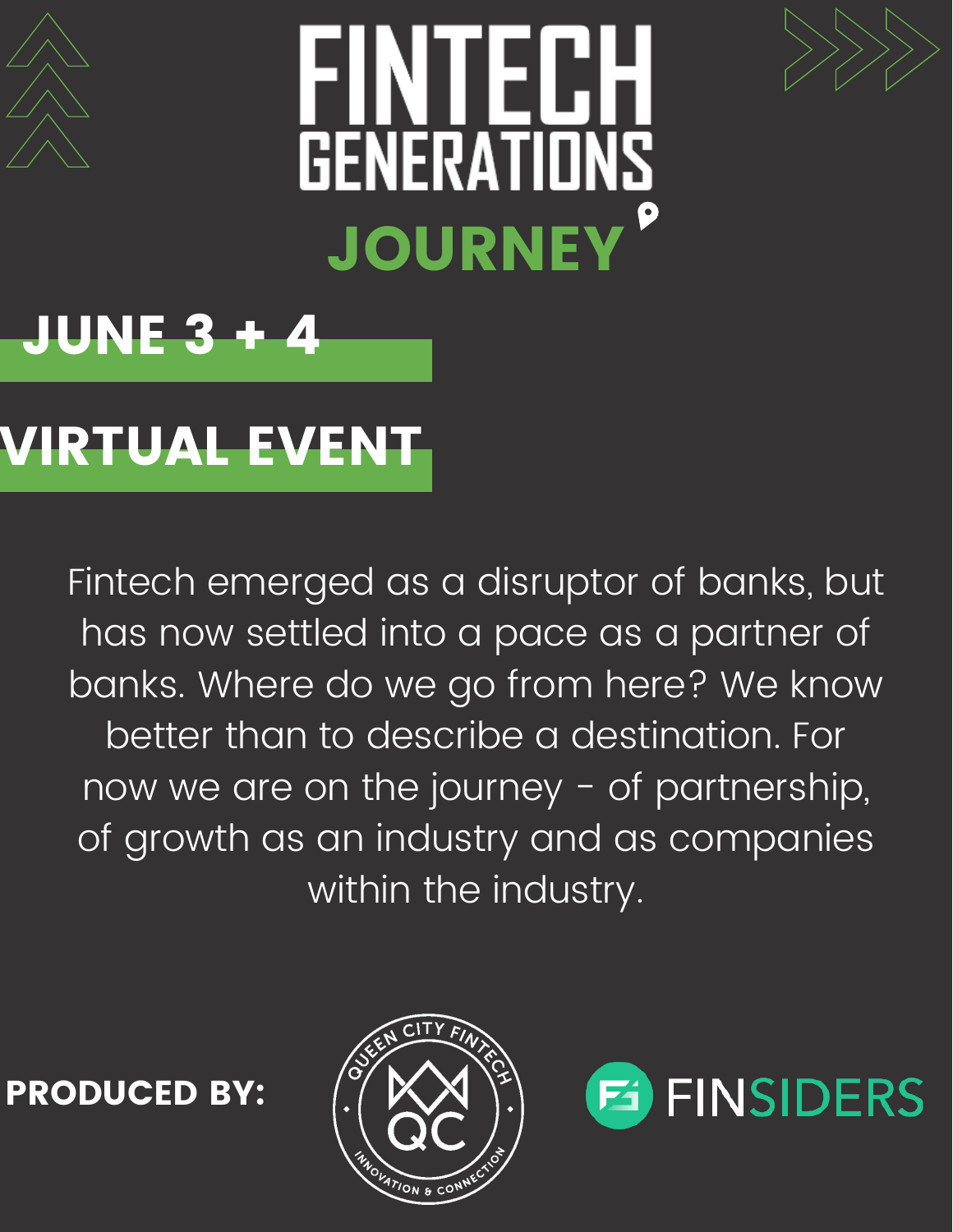



#### NOT ALL BANKS ARE CREATED EQUAL

The market has evolved beyond the "neobanks will eliminate traditional banking" fear and now live in a world where neobanks and legacy banks co-exist and are both launching digital only banks. We'll explore the different approaches between the two and the advantages they each have over each other, how they co-exist, why there are differences and how they compete. We'll also dive into whether legacy banks should be offering digital banks and whether neobanks should be finding a niche or going for gusto!

#### THE ROI OF FINANCIAL HEALTH

Financial health is often seen as something that is done out of "the goodness of our hearts" or because our CSR arm needs something to do. What have leading banks learned that you haven't? What if improving your customers' Financial Health actually improved your bottom line? How do you take your bank on a journey to incorporating Financial Health into it's decision making process?

#### TUG OF WAR OVER DATA

There is a war over who owns and who can use your data between banks, fintechs, big tech, aggregators and end customers. What will the partnership vs aquistion model mean for data? For Third Party Data Brokers? What are the new models emerging around this?

#### MERGERS & CONSOLIDATIONS: DOOMSDAY OR A BRAVE NEW WORLD?

We have seen some of the biggest Fintech mergers and acquisitions in history, and many believe this trend will continue throughout 2020. Have the market incumbents finally found a way to partner, buy or crush emerging Fintechs? Or will the technology driven new entrants ultimately change the shape of what it means to be a bank? We'll explore the market forces that are driving these transactions and how they are changing the playing field for banks and Fintechs alike.

#### EVOLVING PAYMENTS FOR THE CUSTOMER JOURNEY

A focus on the evolution of the POS experience. Hear a panel of industry experts discuss how the customer journey at the POS has evolved over the years and learn how new solutions and technologies are going to change the experience going forward.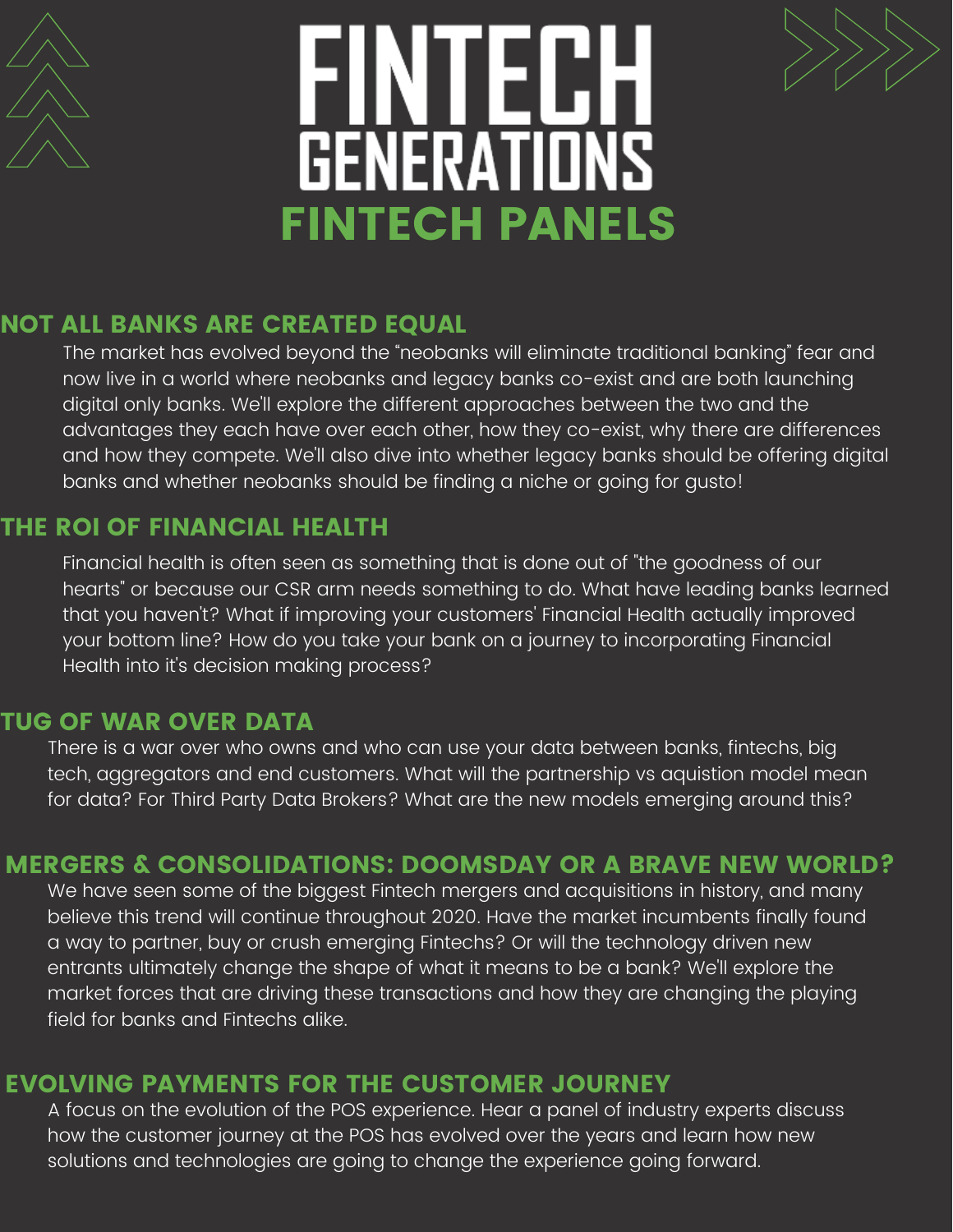

# **HIN LELIH<br>GENERATIONS** INSURTECH PANELS



#### CUSTOMER-FIRST JOURNEY FOR INSURTECHS

This panel focuses on the evolution of customers and how they interact with insurance companies. What is a 'customer-first' approach? How are insurance companies improving their customer experience in whichever channel they want to engage? How are they balancing a mix of digital touch points while still leveraging their agents and traditional channels?

#### INSURTECH INNOVATION OF DIGITAL ECOSYSTEMS

As digital becomes more prevalent, the question becomes how can insurance companies design a holistic digital ecosystem that covers all the touch points a customer may have with a company? What innovative solutions are out there that are working successfully for others?

#### GOING MAINSTREAM, FIRESIDE CHAT

This session focuses on a discussion of 'large, traditional' insurance companies and how they have partnered with an insurtech startup. How have 'mainline' insurance companies outside of the traditional venture world connected to an insurtech startup, and how have they brought them in and helped them go mainstream? Speaking to startups, what was their partnership with 'traditional insurance' companies like when they've been brought in? What was the process like? What are some of the best practices and lessons learned? Speaking to the Venture arm group - what advice would you give to startups that want to partner with corporations?